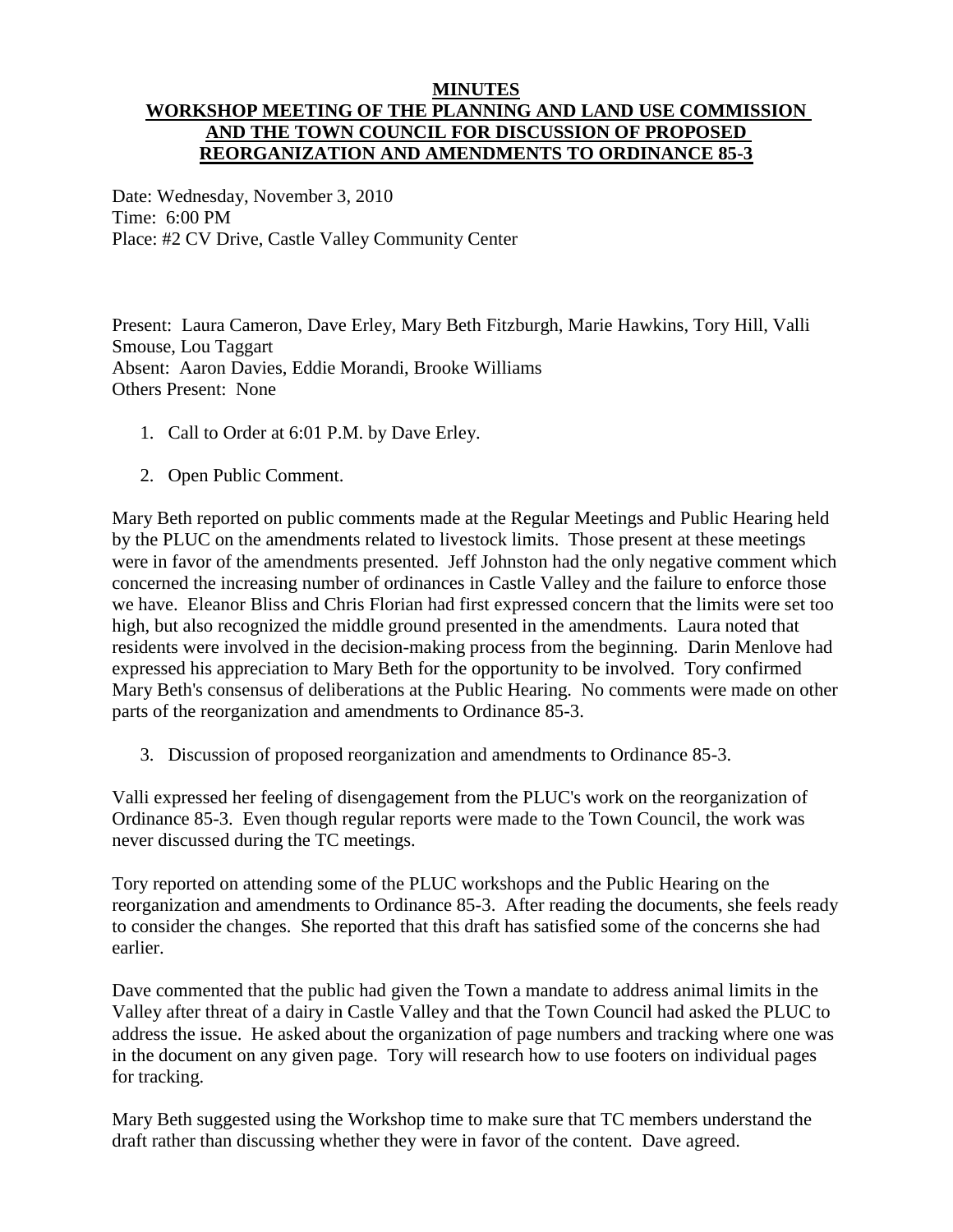Laura noted that the PLUC had spent a lot of time refining the definitions to make them clearer and asked that the TC look at these closely.

Dave agreed this was important and also noted the need to look for undefined terms used in the document. He thought that the reorganization seemed logical.

Mary Beth pointed out that the Table of Contents provides a good outline of the layout of the document. The organization is based upon the work of other municipalities within Utah.

Dave and Tory observed that the document progresses from the general to the specific and it appeared easy to identify where items could be found.

Valli expressed concern about the dispersal of definitions relating to conditional use (e.g., nonpermanent, permanent). She wondered whether related definitions should be together.

Faylene suggested that the most general term could reference the other terms (see also...) which would retain the alphabetical listing of definitions.

Dave expressed concern about the language related to the General Plan (which is discussed later). Tory suggested changing the wording to reflect that Castle Valley does have a General Plan. The group also decided to eliminate the reference to zoning.

The group discussed the use of the undefined term "yard" on page 26 under bullet 6. After discussion, it was decided to substitute the phrase "outside area" or other language wherever the term "yard" appeared (bullets 6, 8, and 9).

After a review of the definitions, the group decided to:

a. delete domestic elk as permitted livestock because of their connection to chronic wasting disease in wild deer (pages 6 and 23).

b. follow the format in the definition of "Bed & Breakfast" that states it is "not permitted" in the definitions of "short-term rental," "feedlots," and "kennels."

c. add "see livestock" at end of "agriculture" definition.

The group discussed the need for a definition of "animal rendering plant" and the desirability of fur farms. These items are addressed in Section 4.4.C. They are prohibited.

Dave asked about the filing fee of \$25 required in Section 2.2 (page 13) from any person seeking an amendment of the land use ordinance. Mark Beth responded that the fee was to cover possible costs, such as copying.

The group agreed to assign numbers for subsections throughout the document, including the definitions and to remove the reference to "Bed and Breakfast" in Section 4.5.E (page 17).

Valli noted that "commercial agricultural use" in Section 4.5.G is not defined. Mary Beth responded that this language reflects the current fence ordinance which needs to be addressed by the PLUC.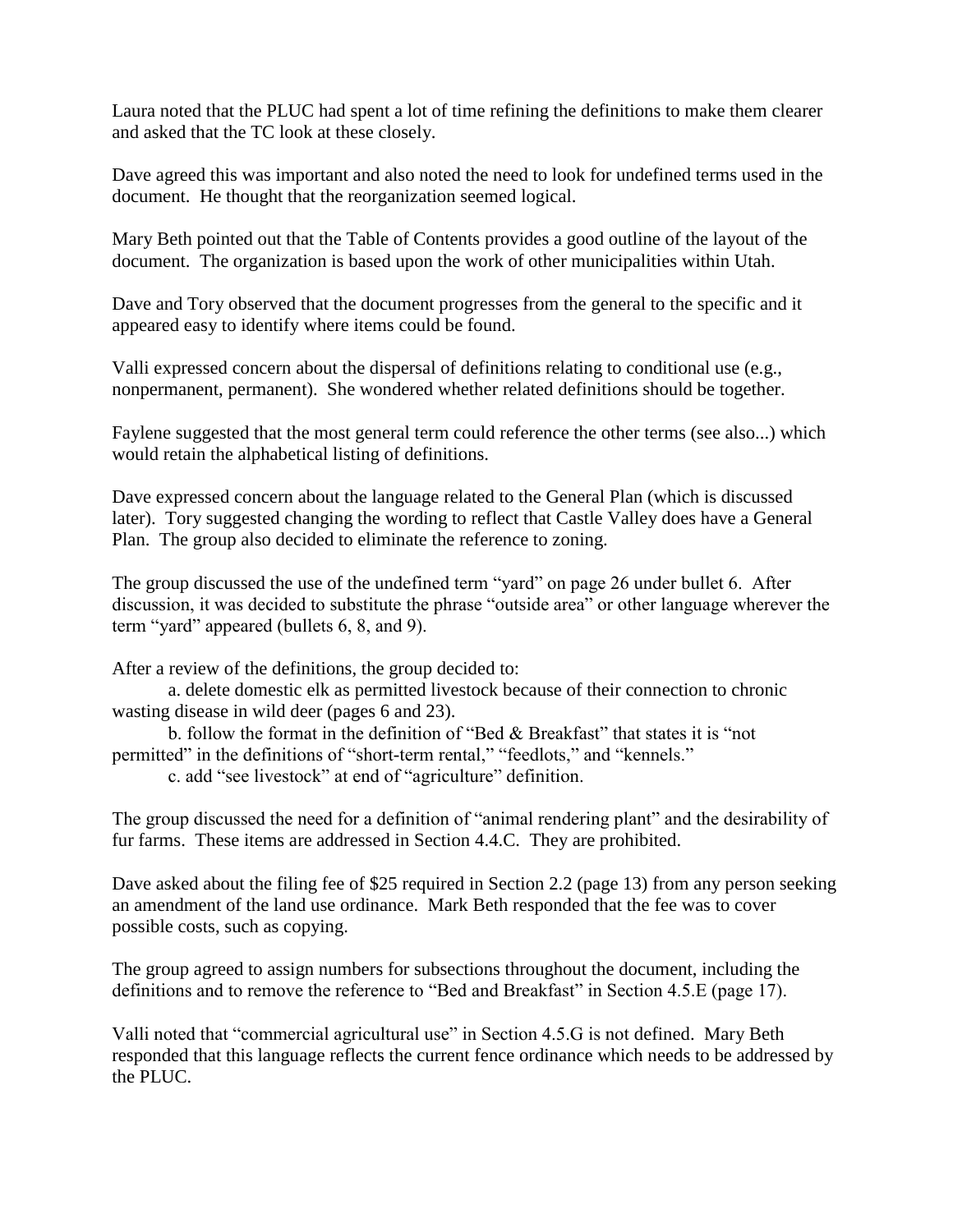In response to a discussion of the livestock limits, Mary Beth noted that, according to Craig Call, a conditional use permit cannot be denied because of a neighbor's complaint if the livestock owner is fulfilling the requirements of the CUP.

The dual nature of Castle Valley was discussed with the need to strike a balance between agriculture and residential use. It was noted that Castle Valley is one of the few places in Grand County where one can have animals. Mary Beth reported that the general feeling of CV residents involved in the livestock limits discussion felt that the number of restrictions imposed in the Ordinance would discourage commercial livestock businesses in the Valley. Valli reflected that many people who have concerns about neighbor's livestock would never express a complaint to the Town Council. It was noted that enforcement is a problematic issue for Castle Valley. Dave suggested a future solution that would establish cumulative numbers for livestock which would be controlled by the issuance of permits. When the cumulative numbers are reached, no new permits would be issued.

Both Dave and Valli expressed concern about the livestock limits being too high, although Dave acknowledged that he was impressed with the consensus that was reached at the PLUC meetings. Mary Beth and Marie emphasized that most of the concern expressed at the meetings were related to the number of large animals. Valli asked why not set one set of maximum limits and dispense with the conditional use requirements. Reasons stated for the separation of permitted use and conditional use related to water quality and an attempt not to be too restrictive while still imposing requirements on larger operations. The sentiment within the Valley for sustainability was also noted.

In Sections 4.2, 4.5, 4.9 and 4.10 the group agreed to insert the word "or" between each number that illustrates the cap imposed on different size animals.

Mary Beth noted that the changes made in Section 4.11: Temporary Accessory Dwellings for Medical Purposes (page 26) arose in response to problems with the last application for a TAD. Changes were made to avoid the difficulty of long distance travel on an ailing parent in order to get a local doctor's report before the TAD is granted and to allow a caretaker (often the spouse) to live in the TAD.

Changes in Section 5.7 (page 31) were made at the request of Jeff Whitney, Grand County Building Inspector, to ensure that all structures in which someone would be living would meet the state code for a residency.

Changes in Section 6.5 (page 32) bring the language into compliance with state law as advised by David Church. The definition of "abandoned" was discussed. It is defined within the Ordinance and by state law as non-use over a period of 12 months. The provisions added here allow a grandfathered use to be suspended and also allows the Town to demolish or remove a noncomplying building.

The changes to Section 7.2 (page 33) restore all deleted information except for item D. That deletion will be referred to Gerry Kinghorn for his opinion. The rest of the wording is from Ordinance 2006-3 with minor changes.

The Enforcement section in Chapter 9 (page 38+) follows state code. Contact procedures on page 39 will be reviewed by Gerry Kinghorn.